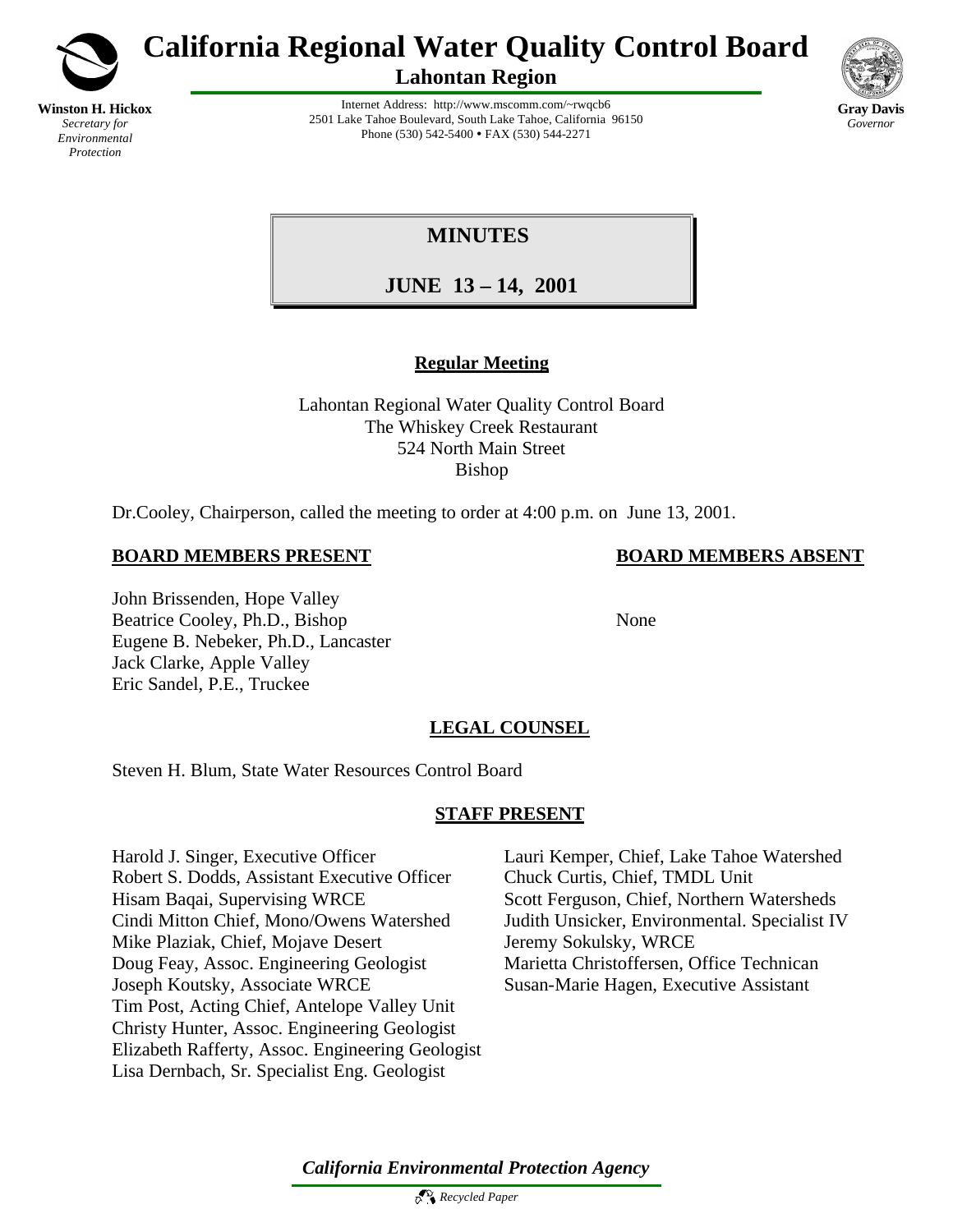## **ADDRESSING THE BOARD**

Bryan Schweickert, (LADWP) Los Angeles District of Water and Power Ross Johnson, South Tahoe Public Utilities District Melvyn Arthor, Mono Basin Ecological Preserve and Wetlands Mitigation Bank Jim Haen, City of South Lake Tahoe John Moynier, Mammoth Community Water District Mark Davis, Lassen Regional Solid Waste Management Authority

#### **1**. **Executive Officer's Report** (Harold Singer)

Mr. Singer highlighted several items from the written report.

Mr. Singer advised the Board that he would be appealing a decision made by the USDA Forest Service for the Toiyabe National Forest regarding a completed environmental assessment and record of decision on using herbicides to deal with non-native plant species. The appeal will request the USFS to provide a commitment to monitoring and reporting, and to amend its decision to reflect this inclusion.

The date of the next Board meeting was discussed. The July Board meeting was cancelled due to lack of a quorum. A Board meeting in August 2001 is being considered.

The Board took a dinner break and the Chair reconvened the meeting at 7:30 pm. All Board members were present.

#### **2. PUBLIC FORUM**

Mr. Melvyn Arthor, addressed the Board on behalf of the Arthor Family and the proposed Mono Basin Ecological Preserve and Wetlands Mitigation Bank.

Mr. John Moynier of the Mammoth Community Water District updated the Board on its combined efforts with Lahontan staff, especially Cindi Mitton and Michelle Ochs, and the District's progress regarding continued waste discharges at Laurel Pond.

#### **3. MINUTES**

The following minutes were approved: Board Meeting of May 10-11, 2001 in South Lake Tahoe.

**Motion:** Moved by Mr. Brissenden, seconded by Mr. Clarke **and unanimously carried** to adopt the May minutes as proposed.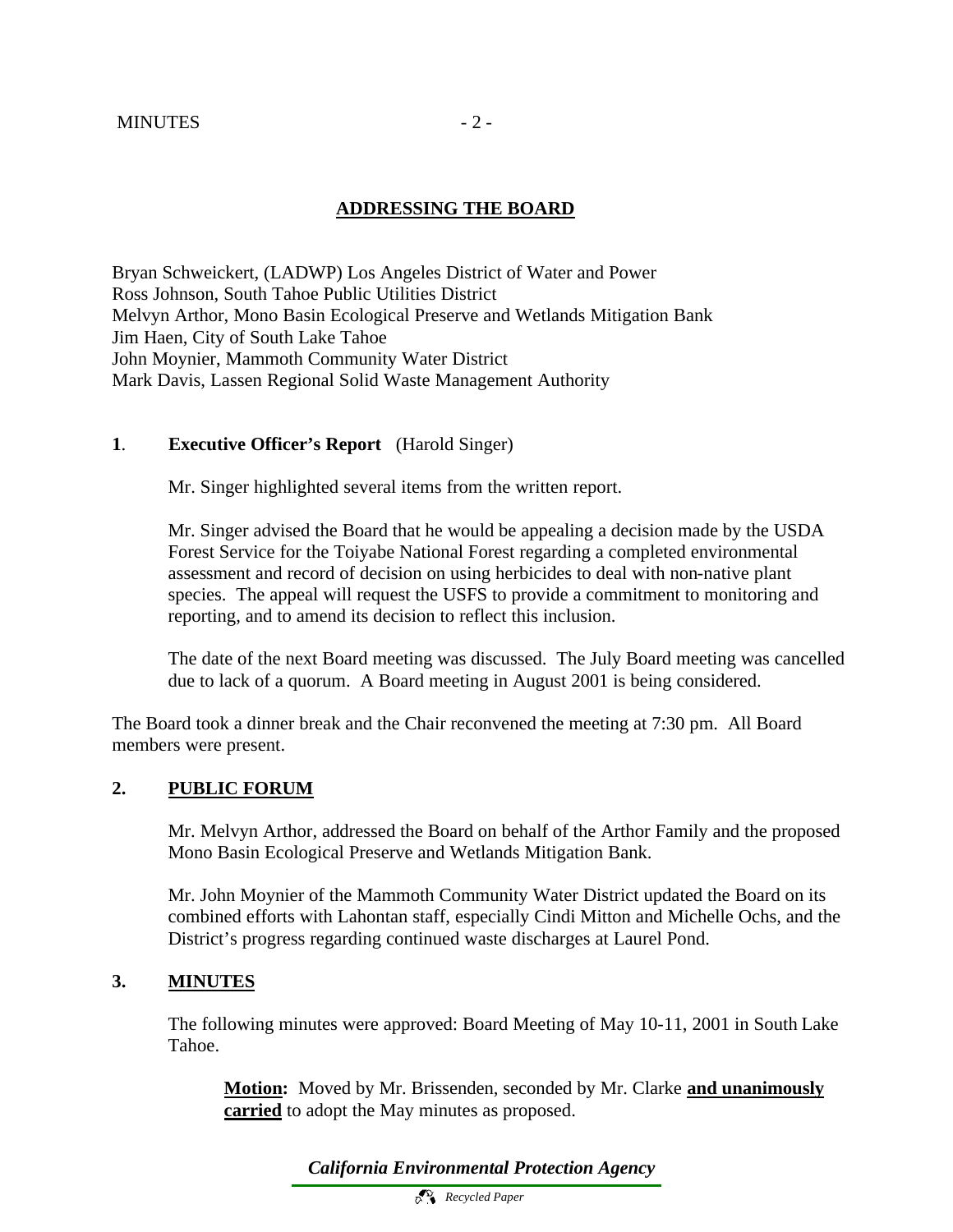#### **4. ADOPTION OF UNCONTESTED CALENDAR**

The Executive Officer, Mr. Singer, recommended the following changes to the Agenda and Uncontested Calendar:

Items # 10, 15, 22, amended with late revisions. Items # 23 and 29, removed from the Uncontested Calendar and to be considered separately. Item # 8, removed from the Agenda.

Questions and comments from the Board regarding:

Item # 10, Mr. Brissenden. Cindi Mitton responded from staff. Item # 12, Mr. Brissenden. Tim Post responded from staff.. Item # 15, Dr. Nebeker. Hisam Baqai responded from staff. Item # 16, Dr. Nebeker. Hisam Baqai responded from staff. Item # 18, Mr. Brissenden and Dr. Cooley. Tim Post responded from staff. Item # 22, Mr. Brissenden. Scott Ferguson responded from staff.

**Motion:** Moved by Mr. Sandel, seconded by Dr. Nebeker **and unanimously approved** to adopt as proposed Items # 5, 6, 7, 9, 11, 12, 13, 14, 16, 17, 18, 19, 21, 24, 25, 26, 27, 30; to adopt Items # 15 and # 22 with late revisions; to remove Items # 10, 23, and 29 from the uncontested calendar for further discussion by the Board; and to remove Item # 8 and # 20 from the agenda.

**10. CR Briggs Corporation and Bureau of Land Management, Briggs Project Gold Mine, Inyo County.** Cindi Mitton, Lahontan Regional Board Staff responded to questions from the Board. Chris Eckert of CR Briggs added additional information.

**Motion:** Moved by Mr. Clarke, seconded by Dr. Nebeker **and unanimously carried** to accept staff's recommendation as proposed and adopt Item# 10 with late revisions.

**23. Lassen Regional Solid Waste Management Authority (LRSWMA), Lassen County, U.S. Bureau of Land Management; Lassen County Sanitary Landfill, Lassen County.**  Mark Davis, LRSWMA, responded to questions from the Board.

**Motion:** Moved by Mr.Clarke, seconded by Mr.Sandel **and unanimously carried** to accept staff's recommendation as proposed and adopt Item # 23.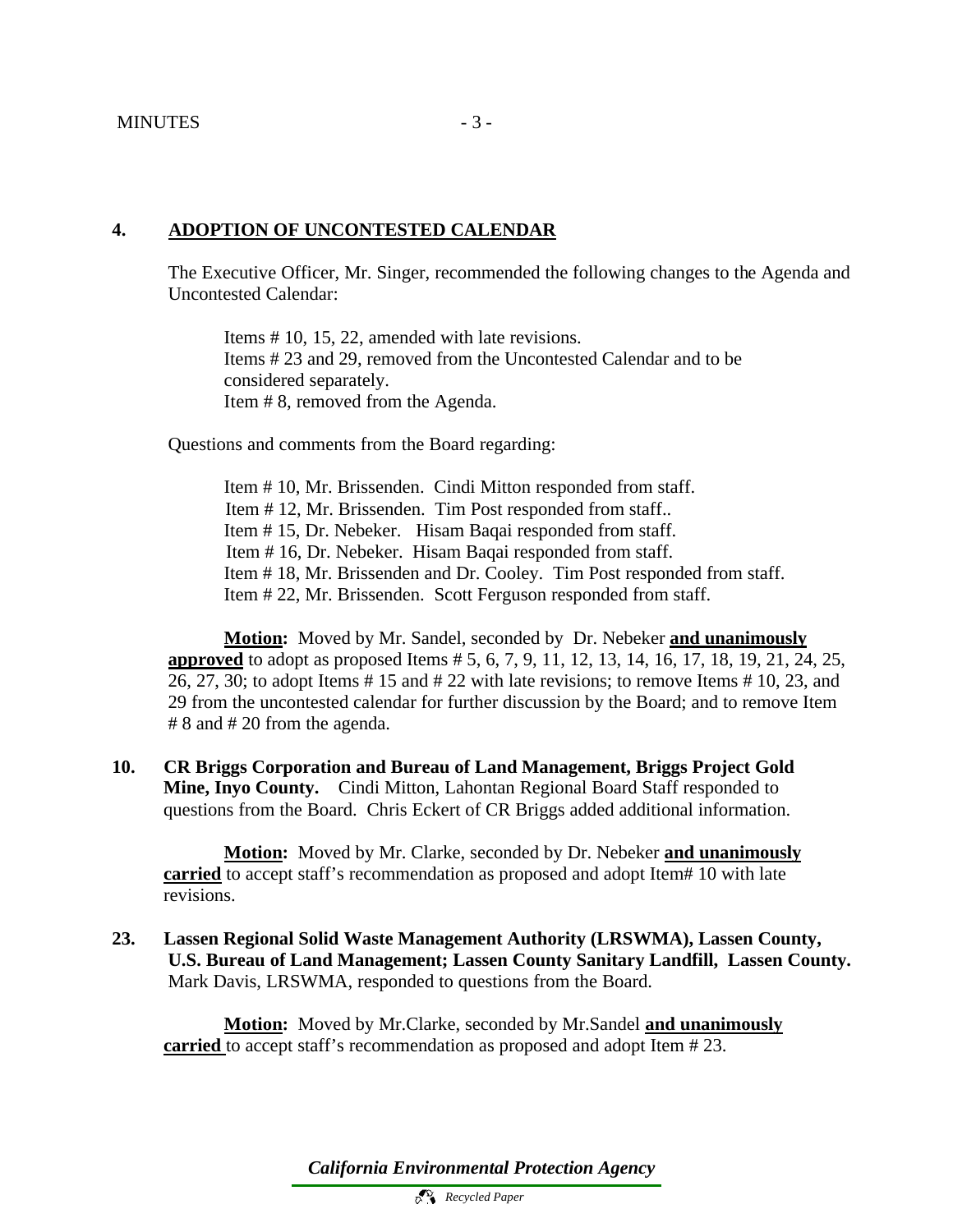**29. City of South Lake Tahoe – Trout Creek Restoration Project – Modification to an Exception to a Prohibition Contained in the Water Quality Control Plan for the Lahontan Region.** Lauri Kemper, Lahontan Regional Board Staff, gave a brief presentation and highlighted comment letters included in the Board's information packet. Mr. Jim Haen, of Haen Engineering representing the City of South Lake Tahoe on this project, also made a presentation.

**Motion:** Moved by Mr. Brissenden, seconded by Mr. Sandel **and unanimously carried** to accept staff's recommendation as proposed and adopt Item # 29.

- **25. Total Maximum Daily Load (TMDL) Priorities and Status.** Chuck Curtis, Lahontan Regionals Board staff, presented an update on the status of the TMDL program priorities and answered questions from Board members.
- **26. Haiwee Reservoir Copper Total Maximum Daily Load (TMDL),** Inyo County. An informational presentation was given to the Board by Jeremy Sokulsky, Lahontan Regional Board staff. Bryan Schweickert, staff for LADWP, concurred with Mr. Solulsky's comments.

The evening meeting adjourned at 10:05 p.m.

#### **Regular Meeting, Continued 8:30 a. m ., June 14, 2001**

Chairperson Cooley called the meeting to order at 8:40 a.m. Board members present included: John Brissenden; Jack Clarke; Eugene Nebeker, Ph.D; and Eric Sandel.

No one from the public addressed the Board concerning an item not on the agenda.

**27. Indian Creek Reservoir - Phosphorus Total Maximum Daily Load (TMDL),**  Alpine County. Judith Unsicker, Lahontan Regional Board staff, gave an informational presentation and answered questions from the Board. Ross Johnson, manager of wastewater operations for South Tahoe Public Utilities District, made additional comments.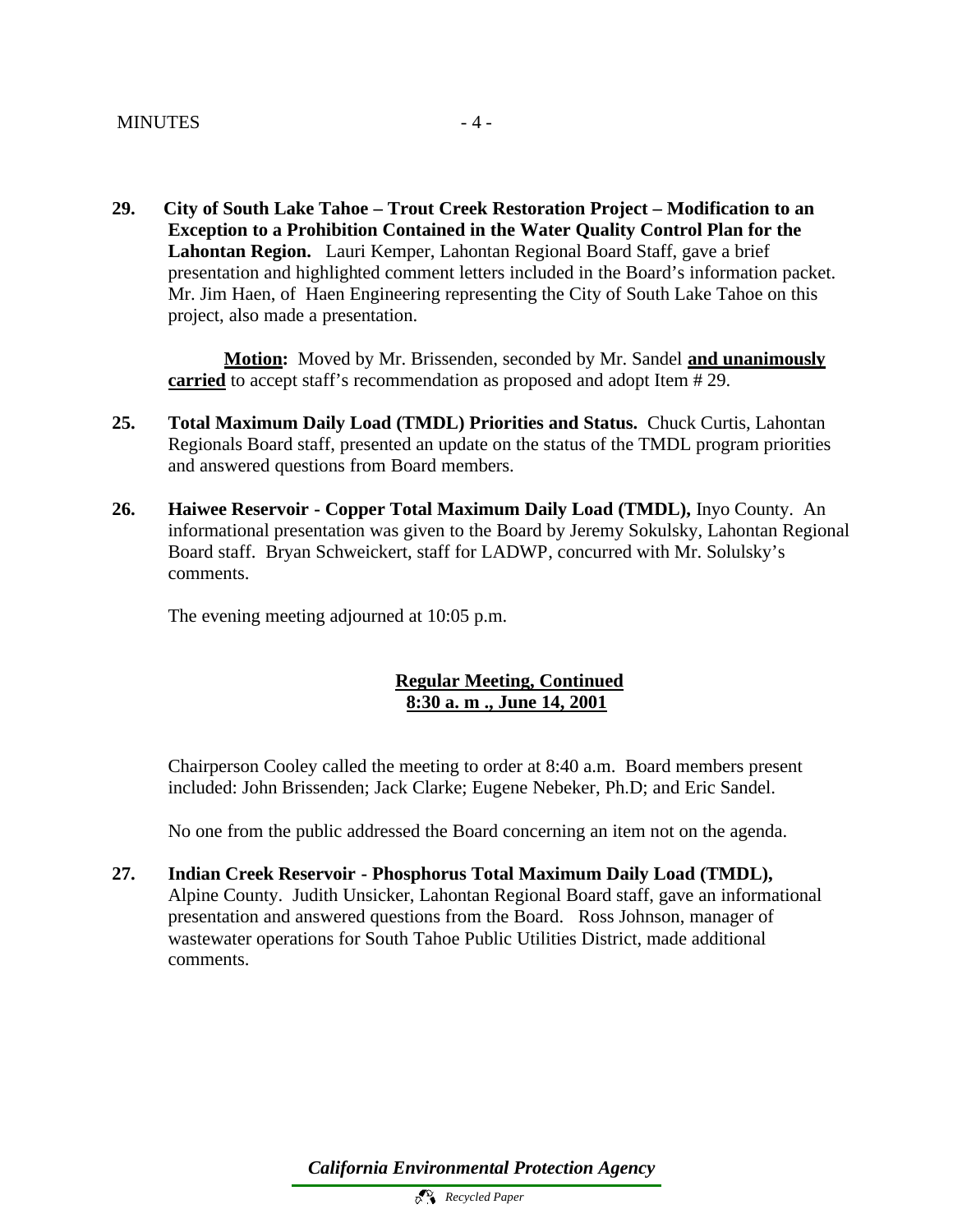### **OTHER BUSINESS**

#### **1. Executive Officer's Report (continued from 6/13/01 evening session)**

Petition to the State Water Board by People Against Radioactive Disposal concerning the Board's decision to issue Molycorp a permit for the continued use of P16. Board members will be apprised of the process and notified if it is scheduled for a hearing or dismissed.

Update on current status of 205-J and 319 grant roposals received and recommended by Lahontan Regional Board staff for federal grant funds administered by the State Water Board for planning and implementation of non-point source projects within Lahontan's region.

Planned reorganization and addition of staff for the Lahontan region: two second-line supervisors and one unit chief position for the South Lake Tahoe office; and two unit chief positions for the Victorville office.

The Quarterly Non-Compliance Report has been included in the Board member packages.

#### **31. Reports by Chairperson and Board Members**

Dr. Nebeker reported on three items:

- A publication Mr. Singer provided on how the State Water Board defines what "safe" drinking water is and how hazardous levels of carcinogens and other potentially harmful chemicals (ie. MCL, MTBE, Chromium 6) are determined. He suggested an educational workshop for Board members.
- A recent article from the L A Times on Piute Ponds.
- An article from an American Academy of Sciences publication about environmental regulation and how it might be appropriate to adapt and change the nation's policies and procedures in dealing with some of these issues in the future.

Jack Clarke reported on the recent State Water Board's Budget workshop in Sacramento. Five concept papers were presented on some of the state's most pressing anticipated waterrelated problems up through 2003: aquifer protection; core regulatory problems; watershed improvement; agriculture and non-point source problems; and water rights backlog. The representatives from the SWRCB regions discussed these problems and the majority decided that the area of greatest concern was core Regulatory.

John Brissenden suggested that a workshop be presented on Caltrans and projects throughout the Lahontan region. Mr. Singer and Lauri Kemper noted that Caltrans prepares an annual report to staff. The next report will be due in November.